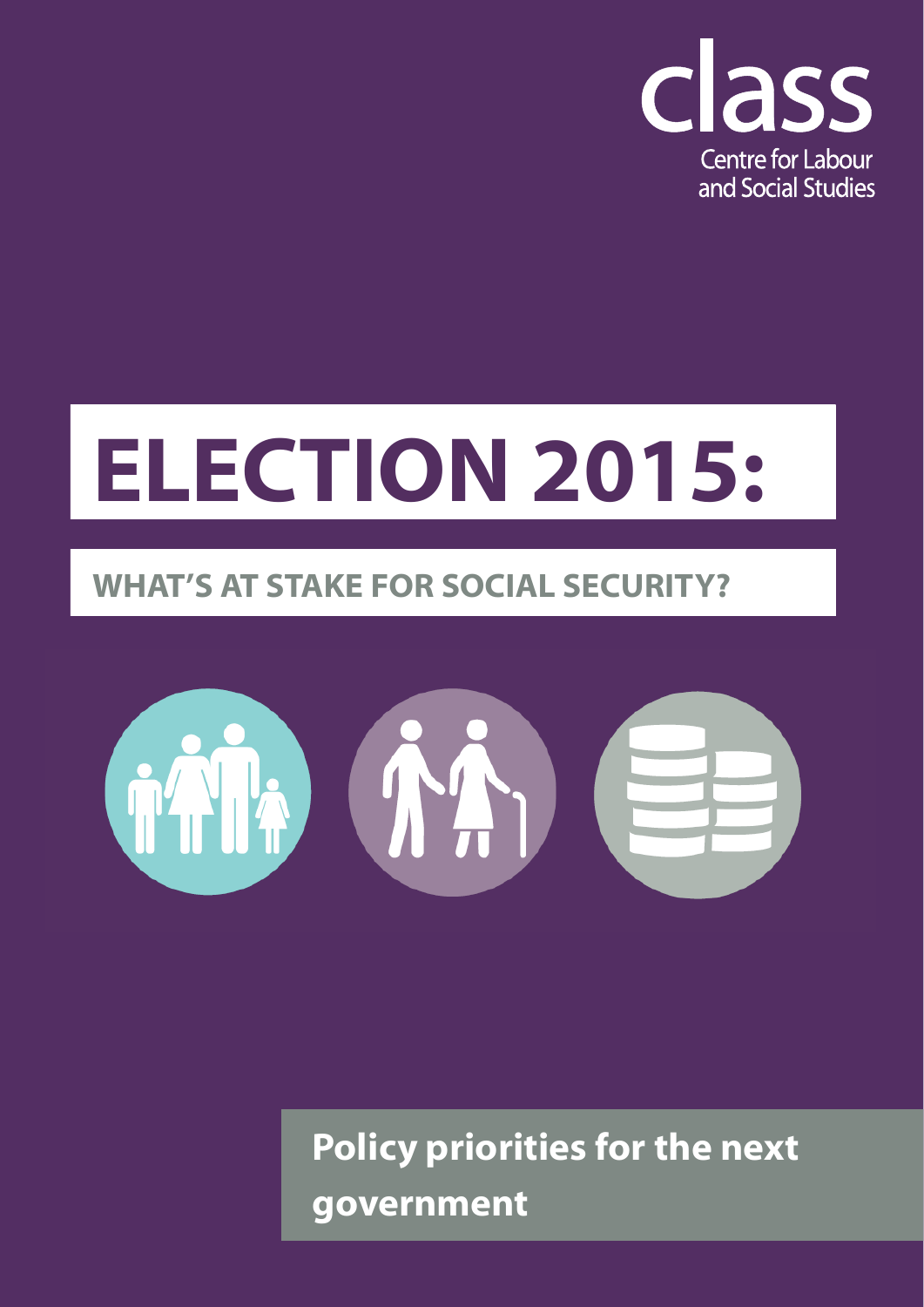# **ELECTION 2015: WHAT'S AT STAKE FOR SOCIAL SECURITY?**



#### **IN BRIEF:**

**During this parliament the founding principles of social security have been systematically undermined. Coalition reductions and caps on the social security budget, new stringent conditions on benefit entitlements and increased scapegoating and stigmatisation have led to hardship and struggle for millions of people. Poorer households have fallen even further behind median incomes and those most in need are increasingly unable to access support.** 

**The next government has a duty to create a state that both enables and protects people when they need it most. We need a social security system that prevents poverty, promotes equality, is universal and is society collectively providing security for all.**

#### **THE PROBLEM:**

**The depth of the crisis facing our social security system cannot be underestimated. The failure of the state to provide for the social and economic wellbeing of society has greatly accelerated under this government:** 

- In 2010, the Coalition announced £18 billion of cuts to working-age social security and tax credits by 2014/15.
- Coalition changes to social security and taxation since 2010 have hit the poorest harder than any other group.
- 13 million people now live in poverty in the UK. Amongst working-age adults, poverty has risen – in fact it has never been higher – with half of all people living in poverty in a family where someone is in paid work.
- There has been an unprecedented rise in the use of food banks - almost 1 million requested 3 days' emergency food last year.
- Child Benefit claimants have faced 5 years of real-terms cuts from 2011, first from freezes and then a 1% limit on up-rating.
- There has been a 59% increase in the number of people in work and claiming housing benefit.



- Over 466,000 people had their benefits sanctioned in 2014 including 2,000 who are barred from claiming for 3 years. 100 claimants with mental health problems have their benefits sanctioned every day.
- Disabled people and those with mental health problems have been affected particularly badly by Coalition reforms, hit simultaneously by up to six cuts with some facing the loss of up to £23,000 each over the 5 years to 2017.
- By January 2013, 1,300 people undergoing Work Capability Assessments had died after being told they should start preparing to go back to work, and another 2,200 had died before their assessment was complete.